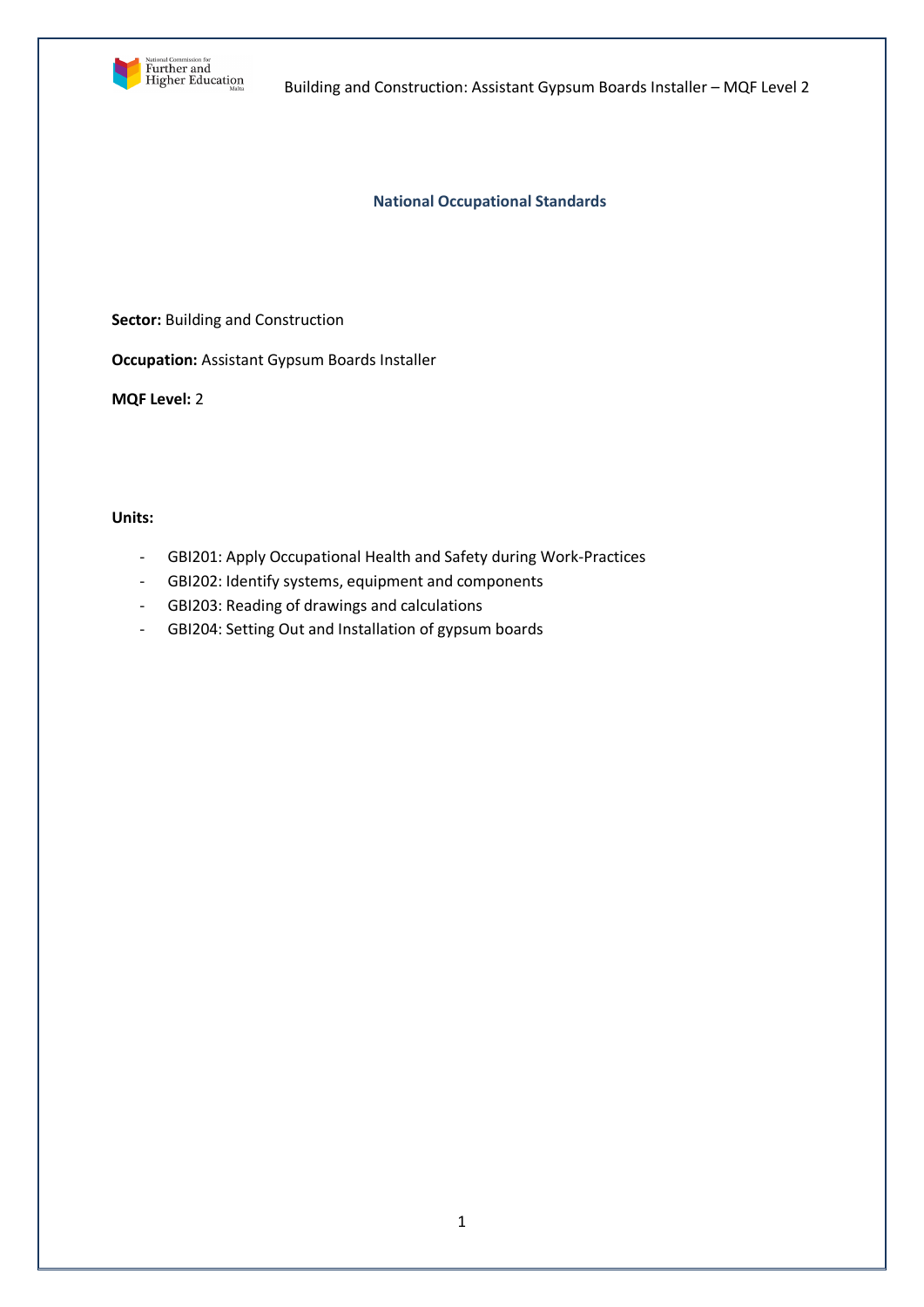

### **GBI201: Apply Occupational Health and Safety during Work-Practices**

This unit is about being able to use safe procedures and safe work practices. The persons carrying out this work must possess the necessary knowledge and skills to ensure that their actions do not create health and safety risks to themselves and others, identify risks and hazards associated within the working environment, tools and equipment and materials and substances used.

# **Performance Criteria**

The candidate must have the necessary knowledge and skills to:

- 1. Carry out safe working practices to prevent hazards and to ensure the safety of oneself, workers and members of the public.
- 2. Carry out safe working practices when using appropriate equipment and materials to prevent damages to work areas and injuries to oneself and  $3<sup>rd</sup>$  parties.
- 3. Carry out the safe erection, use and dismantling of simple access platforms less than 2m high.
- 4. Set up safety barriers around a work environment hazard to protect colleagues and members of the public.
- 5. Use protective clothing and safety equipment according to specifications issued by manufacturers and know the whereabouts of first-aid equipment.
- 6. Use, handle and store materials hazardous to health in a safe manner.
- 7. Carry out a risk assessment to cover the job assigned and the working area.
- 8. Locate and switch-off temporary or fixed electrical switch gear, systems isolating valves as instructed in the health and safety procedures.

### **Required Knowledge**

The Level 2 Assistant Gypsum Boards Installer must know and state:

- 1. The roles and responsibilities of themselves and others under the Health and Safety Act.
- 2. The health and safety risks associated with their role which includes tools, materials and equipment used and working practices and procedures.
- 3. The potential hazardous material commonly found at the workplace.
- 4. The procedures for dealing with potential hazardous material in the place of work.
- 5. The health concerns associated with the workplace and safe practices when carrying out work such as manual lifting.
- 6. The hazards and potential hazards at the place of work (such as electricity, slippery and uneven surfaces, dust and fumes, handling and transporting, contaminants and irritants, fire, heights, improper use of tools and equipment).
- 7. The importance of being alert to the presence of hazards in the place of work.
- 8. The responsible persons to whom to report health and safety matters or any other occurring hazards.
- 9. The emergency procedures in the place of work.
- 10. The first aid facilities that exist within the work area.
- 11. The best way to make use of barricades, industrial hurdles, and warning signs to make areas clearly marked out of bounds.
- 12. The safety procedures when using scaffold platforms.
- 13. The necessary safety precautions including the use of protective clothing and equipment for a range of applications including situations when helping other sector trade persons.
- 14. The methods used for protecting customers' property.
- 15. When it is required to close domestic water services from the main water supply; switch off electrical supply.
- 16. Any toxic effect from materials commonly used at construction sites.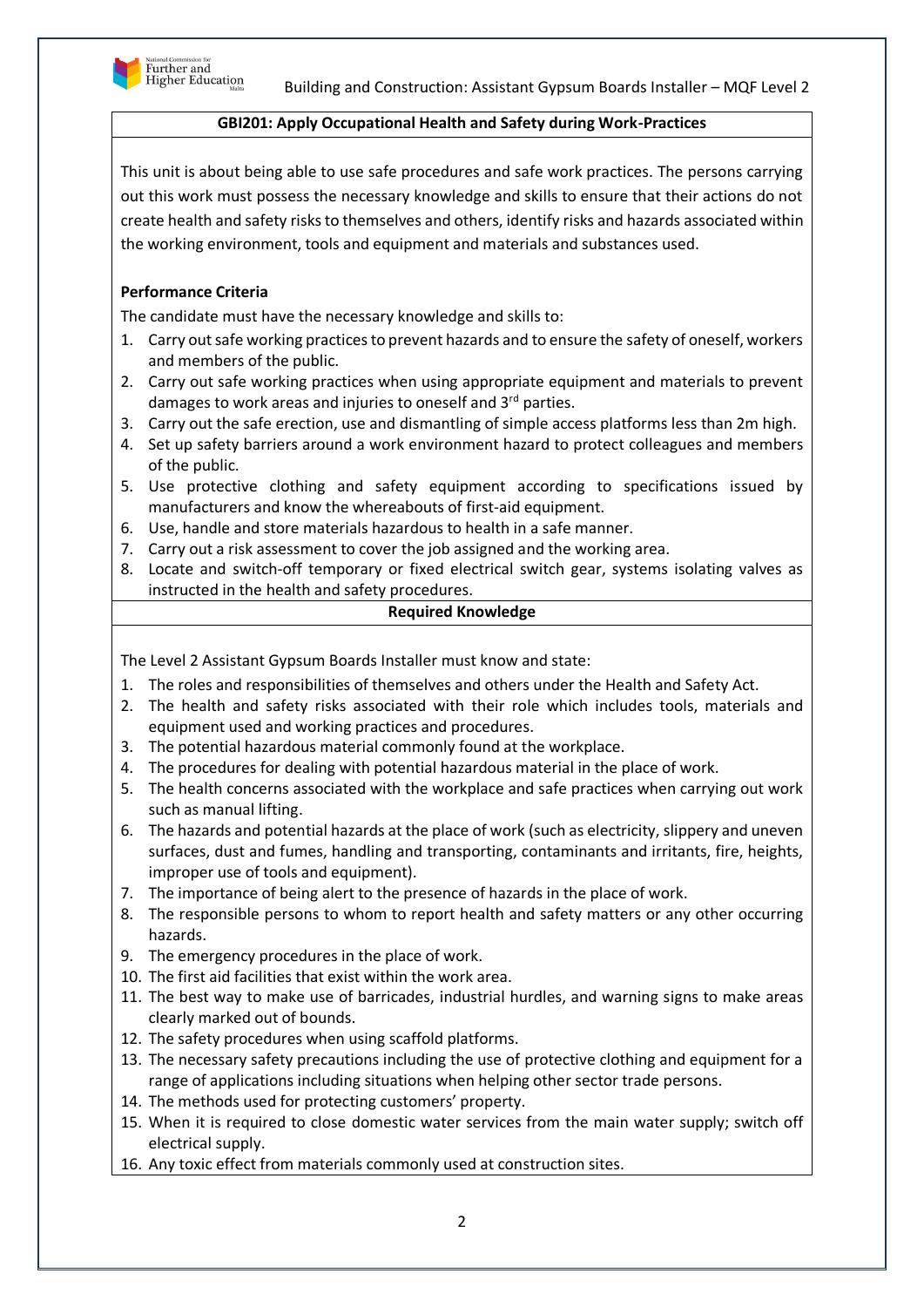

Building and Construction: Assistant Gypsum Boards Installer – MQF Level 2

17. The preventative and remedial actions to be taken in the case of exposure to materials hazardous to health.

#### **Required Skills**

- 1. Identify which health and safety procedures are relevant to the working environment.
- 2. Seek expert assistance when help is needed.
- 3. Ensure compliance with duties and obligations as defined by the Occupational Health and Safety Act 2000 and recent amendments.
- 4. Follow workplace policies and employers' instructions for the safe use and maintenance of tools and equipment.
- 5. Control health and safety hazards within the job responsibility.
- 6. Report any hazards which may present risk to relevant persons.
- 7. Follow correct procedures in the event of injuries to themselves or others.
- 8. Take remedial action where work methods are not in line with control measures noted and identified from risk assessment.
- 9. Adhere to work production and installation processes as agreed with the employer.
- 10. Apply the necessary skills to erect, use and dismantle access equipment (at height less than 2m).
- 11. Read, interpret and install warning signs and sets up safety barriers, around working areas.
- 12. Equip oneself with the appropriate protective clothing and safety equipment for the setting out of steel/ wood frames to support gypsum boards and for the installation of the gypsum boards.
- 13. Use and store materials hazardous to health in a safe manner.
- 14. Monitor the workplace and maintain good housekeeping whilst keeping it free from hazards.
- 15. Communicate complex information regarding unfamiliar and unpredictable situations to colleagues and supervisors.
- 16. Advocate appropriate health and safety procedures.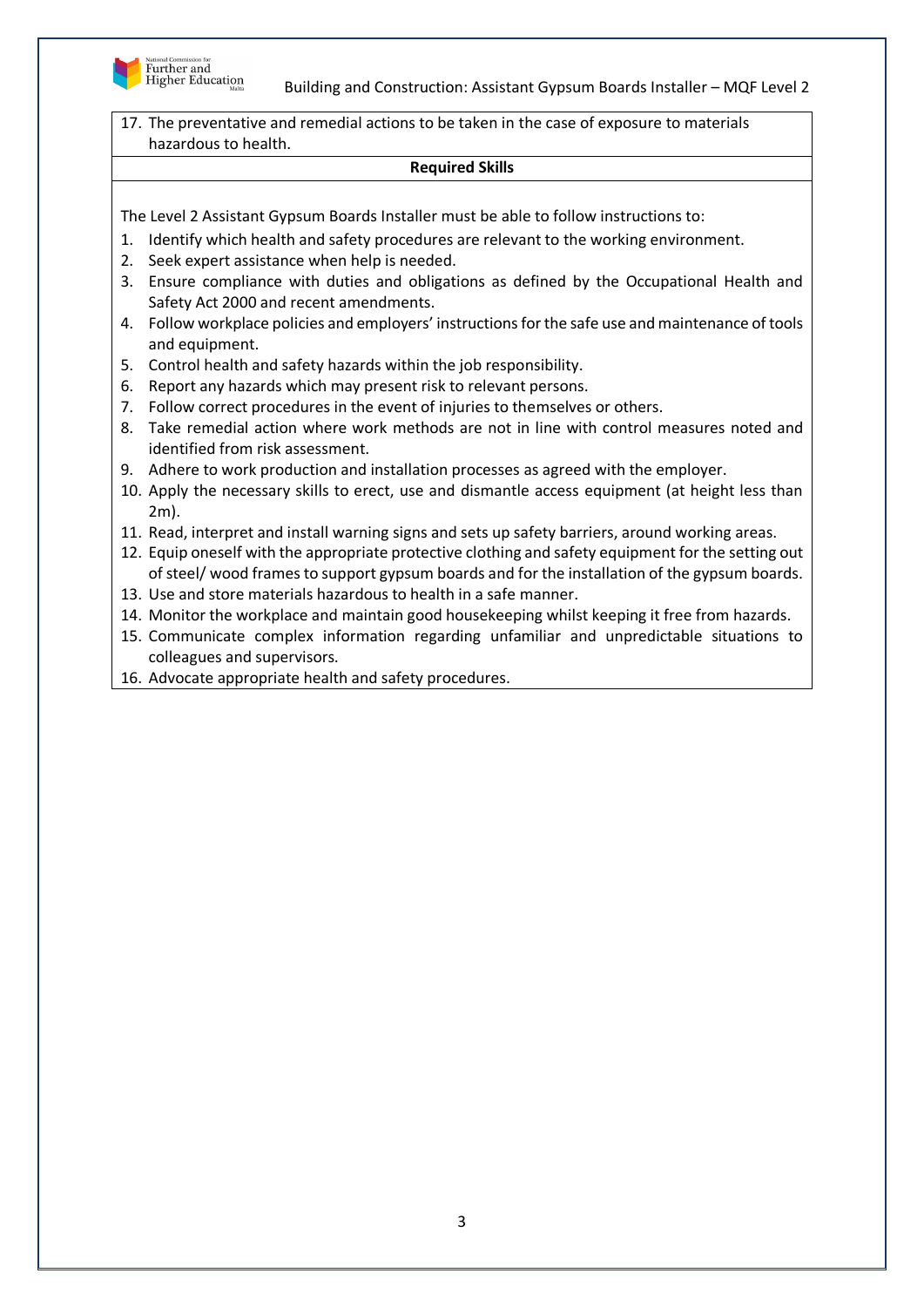

## **GBI202: Identify systems, equipment and components**

This unit is about identifying the different materials for specific applications based on their technical properties and to identify direct and indirect environmental impacts.

## **Performance Criteria**

The candidate must have the necessary knowledge and skills to:

- 1. Distinguish between type of gypsum backing boards, core boards, exterior boards, soffit boards, gypsum ceiling boards, fire retardant gypsum boards, moisture resistant gypsum boards and any other type of boards (excluding timber).
- 2. Distinguish between drying type joint compound, setting tape joint compound, skim coat wall primer, joint tape, paper tape, fiberglass tape and any other ancillary materials.
- 3. Distinguish between a variety of metal furring, beams, perimeter channels and the like.

#### **Required Knowledge**

The Level 2 Assistant Gypsum Boards Installer must know and state:

- 1. The range of materials, products and procedures applicable to the relevant work and their benefits, such as, beads, trims, framing, insulation, fasteners, adhesives, joint compounds, coatings, tapes, plaster finishing and textures.
- 2. Horizontal, vertical and inclined planes and the use of levelling and aligning equipment for situations.
- 3. The different types of dry compound powders mixes.
- 4. Methods and techniques to minimise wastage and to protect the environment.
- 5. Sound isolation methods and fittings available.
- 6. Fire retardant methods and materials and ancillary accessories available.
- 7. Running dimensions, one off measurements and methods to space profiles equally spaced.

#### **Required Skills**

- 1. Distinguish between and assist in the installation of the of different types of materials, products, methods and procedures applicable to the installation of gypsum boards such as framing practices and procedures for wood and steel framing, chase walls, furred ceilings and walls, and door and window openings.
- 2. Distinguish between and assist in applying a range of damp-proof materials.
- 3. Distinguish between and assist in the installation of a range of metal furring profiles.
- 4. Distinguish between the different types of cutting disks/ blades, manual and powered nibblers and shearers.
- 5. Assist in applying procedures to minimise off-cuts and construction material waste and dispose construction waste as guided by management.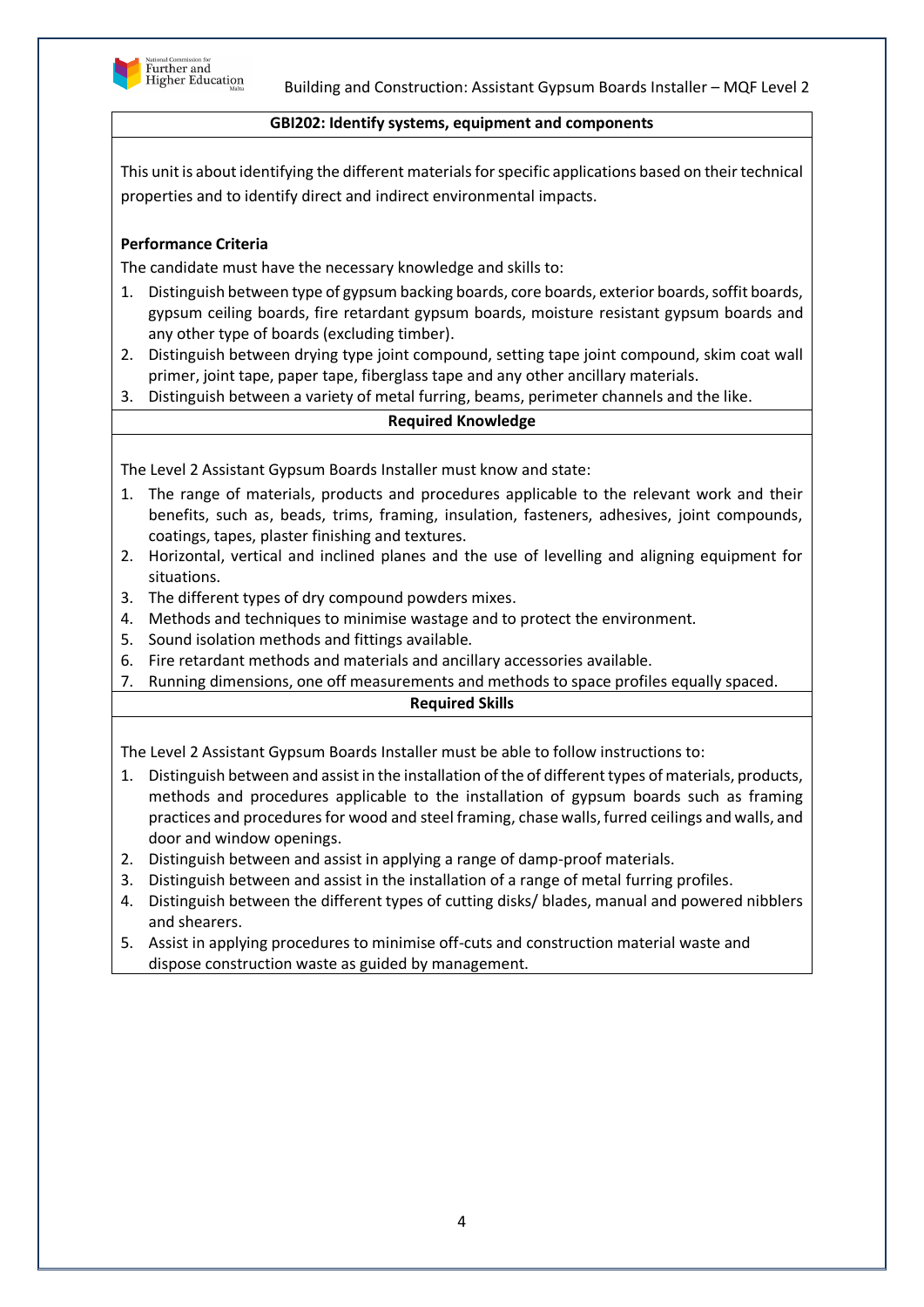

### **GBI203: Reading of drawings and calculations**

This unit is about understanding and applying dimensions from drawings and calculating quantities in the preparation, costing and estimation.

# **Performance Criteria**

The candidate must have the necessary knowledge and skills to:

- 1. Read and interpret simplified plans and specifications to select type of gypsum installation materials.
- 2. Read and interpret building drawings to assist in establishing important building datum grids and levels.
- 3. Calculate the quantities of required gypsum sheets and fittings to meet work schedules of specific small jobs.
- 4. Calculate the quantity of consumables required to meet work schedules of specific small jobs.
- 5. Assist in the checking of deviations, misalignments against tolerances given.

#### **Required Knowledge**

The Level 2 Assistant Gypsum Boards Installer must know and state:

- 1. Compilations of overall linear dimensions from drawings.
- 2. Basic calculations including those involving quantities.
- 3. Tools and equipment used to set out levels and datum grids.
- 4. The correct procedure for setting out work systems.
- 5. Spirit levels available specifically designed for installations on inclined planes.

#### **Required Skills**

- 1. Assist in translating drawing details to setting out of work.
- 2. Check spirit levels for accuracy.
- 3. Assist in translating quality specifications on actual work.
- 4. Assist to calculate quantity of gypsum panels, frames, fittings and other materials required for a job.
- 5. Assist in take-off quantities from drawing.
- 6. Assist in measuring and comprehend calculations using metric units.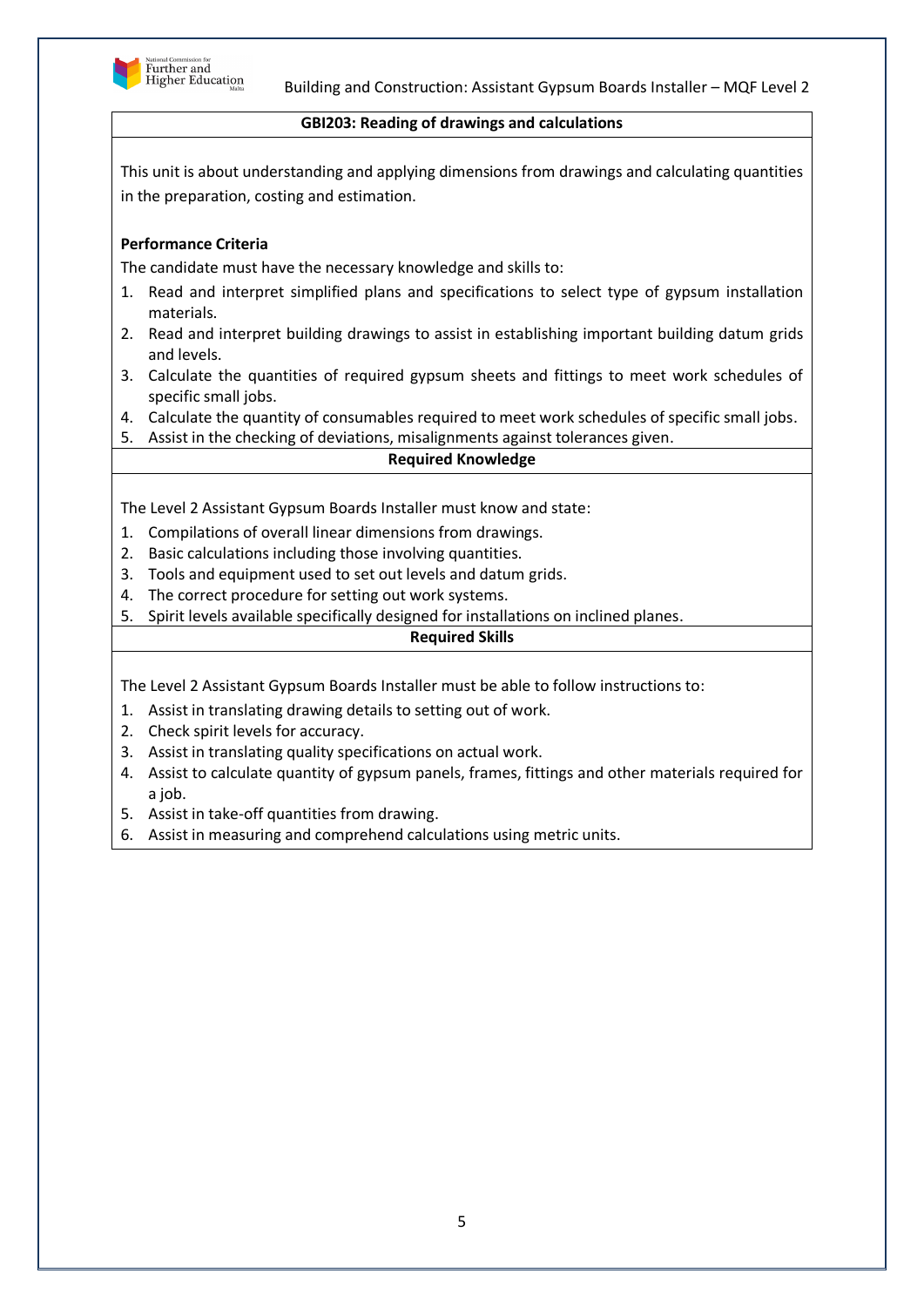

### **GBI204: Setting Out and Installation of gypsum boards**

This Unit is about using tools and equipment to set out and install gypsum boards;

# **Performance Criteria**

The candidate must have the necessary knowledge and skills to:

- 1. Prepare walls with asphalt strips and other moisture barriers as instructed by your supervisor.
- 2. Assist to measure, mark and cut to size gypsum boards and supporting profiles with appropriate equipment.
- 3. Assist in the installation of single and multi-layer configurations.
- 4. Assist in the installation of gypsum boards around columns leaving a gap as instructed in specifications.
- 5. Assist in the setting out furring profiles with equal spacing in between to meet installation specifications.
- 6. Assist in the setting out datum grid lines and levels to lay frames within specified tolerance.
- 7. Assist in the setting of frames around doors and windows while noting and correcting any skewed dimensions as necessary.
- 8. Assemble and use appropriately access working platforms.
- 9. Assist in the installation of frames to meet specified tolerance such as joint alignment, level alignment, vertical alignment at corners and within bays, and lateral alignment.
- 10. Assist in the paper joint treatment and surface preparation, installation of corner beads, trim and control joints.
- 11. Assist in hand and mechanical finishing with setting-type and drying-type compounds;
- 12. Carry out repairs of damaged gypsum boards installed.
- 13. Use the spirit level, plumb line, straight edge, builders square and laser instruments to set out work under supervision.
- 14. Assist in the Checking of rooms and shafts for skewed misalignments.
- 15. Set cavity insulation as instructed where necessary.
- 16. Use vacuum, wetting agents and continuous ventilation appropriately to control dust.
- 17. Store all materials and equipment in an appropriate manner as instructed.

#### **Required Knowledge**

The Level 2 Assistant Gypsum Boards Installer must know and state:

- 1. The methods of use and maintenance of tools and equipment.
- 2. Types of pre-decorated panels, water resistant panels, sheeting, insulation, fixtures and special materials
- 3. Types of fasteners requirements and special constructions such as curved surfaces, arches, soffits etc.
- 4. Framing installation spacing; base and lath applications, accessories and control joints, plaster missing and application and finishing options.
- 5. Basic knowledge of acoustical ceiling systems, procedures to obtain sound control and fire safety.
- 6. Basic knowledge of area separation walls, cavity walls, fire proofing, curtain wall/ fire containment systems, thermal insulation, air water and vapour control.
- 7. Adhesive applications to install boards.
- 8. Recommended frequency of furring frames and supports.
- 9. Type of primers and stabilizers to preserve gypsum boards.
- 10. Quality and installation methods of gypsum boards appropriate for curved surfaces.
- 11. Appropriate storage methods of all materials and equipment.